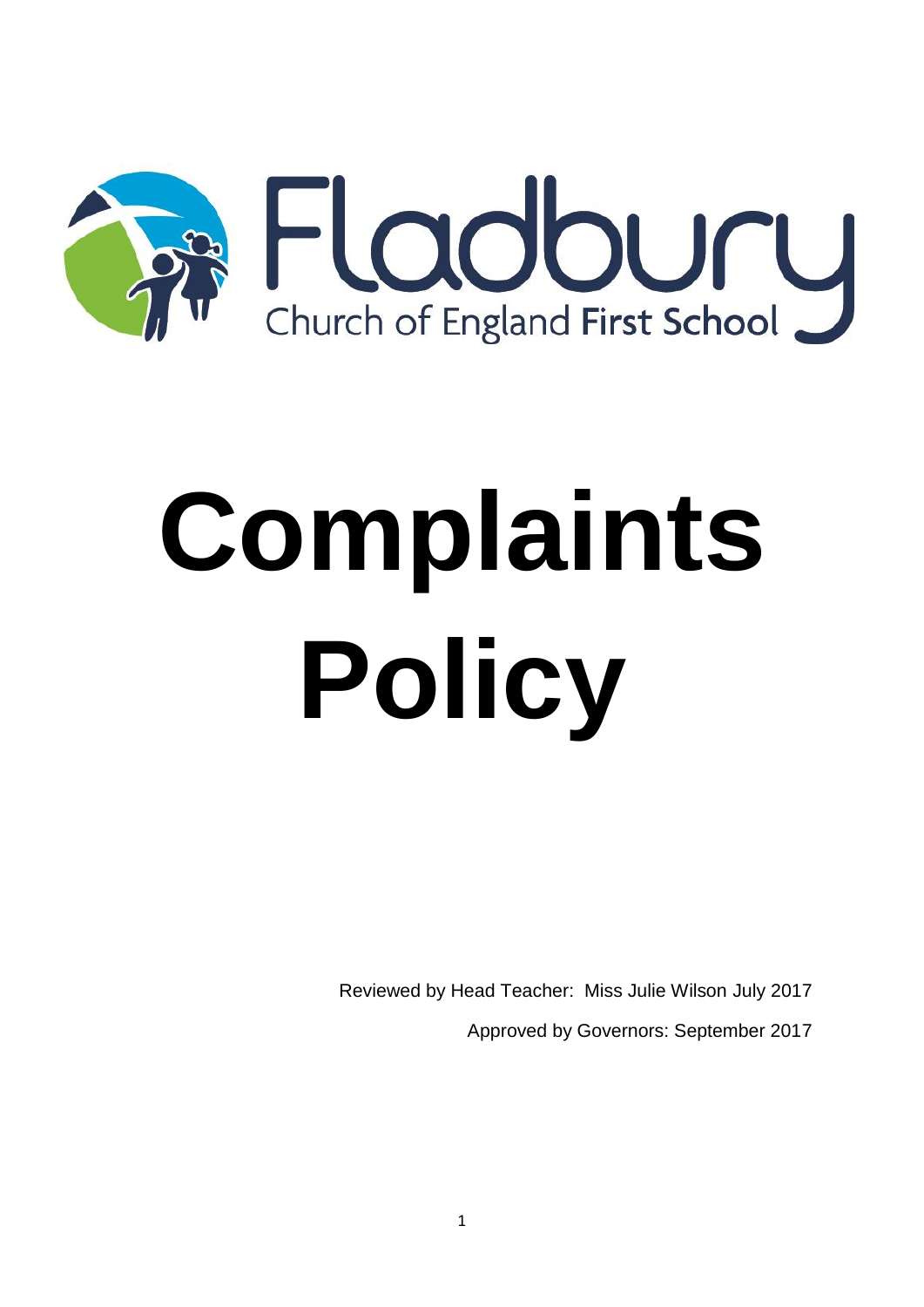This policy statement and every step taken to adhere to it will seek to demonstrate at all times, Christian values.

This policy relates to complaints other than those about the curriculum or religious worship for which a separate procedure has been established. Details of this procedure are available from school.

# **1. What is the difference between a concern and a complaint?**

A concern may be defined as "an expression of worry or doubt over an issue considered to be important for which reassurances are sought." A complaint may be generally defined as "an expression of dissatisfaction however made, about actions taken or a lack of action".

# **2. How to make a complaint**

It is hoped that any parent or member of the public would make initial contact with the class teacher, if such a complaint was something they could immediately respond to. This would be an informal stage and hopefully the issue would be easily resolved. Stage 2 which now becomes part of the formal process is when a parent or member of the public makes their complaint in the first instance either verbally or in writing to the Head Teacher. The complaint can be about any provision of facilities or services that our school provides, unless separate statutory procedure applies (such as exclusions or admissions). The school, if asked, will help anyone who would like assistance to set out their complaint including access to translation services where necessary.

## **3. How are complaints dealt with?**

It is hoped that the majority of complaints can be resolved informally by raising them verbally, in person or on the telephone, or by putting them in writing, given or sent to the school, when they can be discussed there and then or at a mutually agreed time and a satisfactory explanation given or resolution speedily implemented. We would hope that all complaints are made as soon as possible after an incident arises.

Complaints that cannot be resolved informally will be dealt as follows, using the summary of steps (Appendix A):

- An acknowledgement (or final response where possible) will be sent to the complainant within three school working days.
- The complainant will be told the name and telephone number of the person dealing with the complaint.
- A full response will be sent within ten school working days, or if a complete answer still cannot be given, the complainant will be told what is being done to investigate the complaint and how long this will take.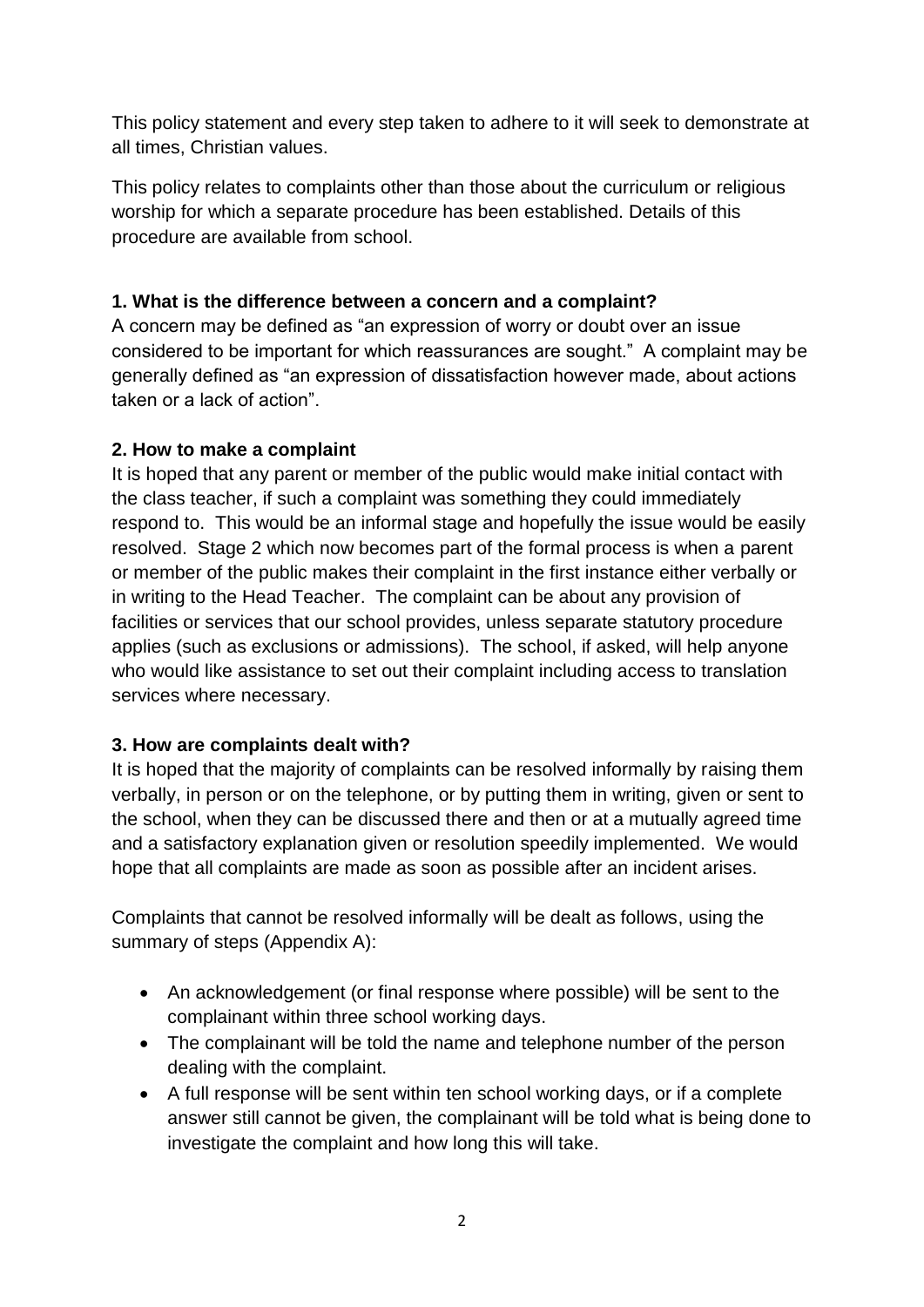• The complainant will be told if their complaint has to be dealt with under a separate procedure.

# **4. Where to go if not satisfied with the outcome?**

(i) Complainants not satisfied with the outcome of their complaint dealt with by the Head Teacher should write to: -

The clerk to the Governors – Mrs Alison Marlow, c/o The School Address who will arrange for the complaint to be looked into by the governing body's complaints committee. Even at this stage there is provision within the policy for the complaint to be tried to be resolved informally and the chair of governors may choose to try to do so in the first instance before formal referral to the complaints committee itself. An acknowledgement of receipt of the complaint will be sent within 5 school days of receiving it and a letter inviting the complainant to a meeting will be sent within 15 school days. Once a panel decision is made, the complainant will receive a letter confirming that decision within 5 school days.

(ii) Thereafter, complainants still not satisfied with the outcome who want to take the matter further, beyond the school, can write to –

The Secretary of State for Education Department for Education Sanctuary Buildings Great Smith Street **Westminster** London SW1P 3BT

However, the LA's policy is that unless allegations relate to serious incidents of staff conduct, child protection issues or potential criminal activity it will not look into complaints about matters in schools until after the school's own complaints procedures have been fully exhausted and concerns still remain. The LA considers schools should have every opportunity to resolve complaints at local level in the first instance. The LA recognise that the majority of issues raised can only be effectively resolved at local level where, in most cases the power to take appropriate action is vested in the school rather than the LA.

# **5. What to do if the complaint is about the Head Teacher**

Complaints about the Headteacher, that the complainant cannot or does not wish to raise directly with the Headteacher, should in the first instance be sent to the chair of governors who will arrange for the matter to be dealt with as set out in 4(i) above.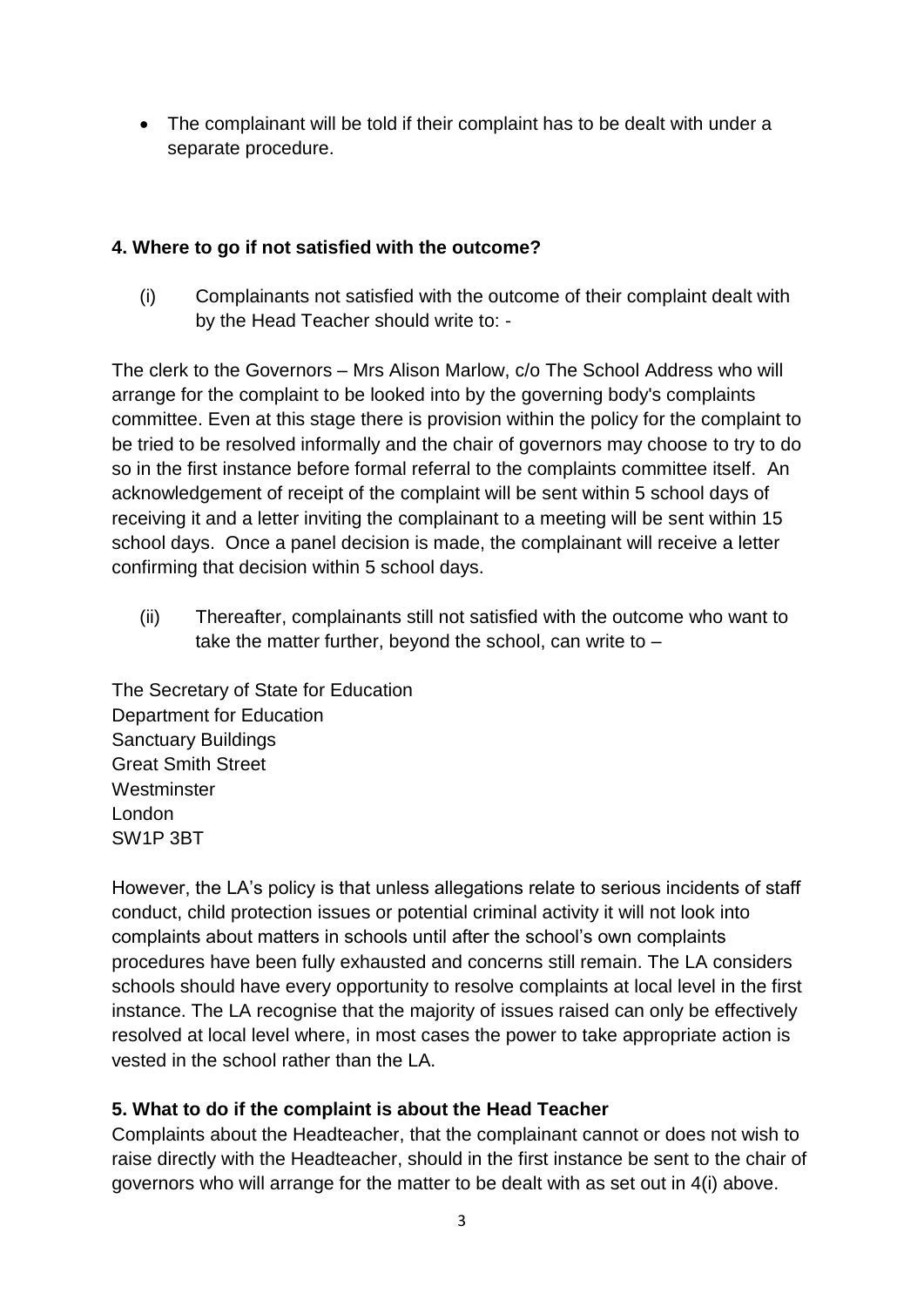## **6. Monitoring of Complaints**

Our school complies with obligations posed upon us under the Equality Act 2010. We accept complaints made in person, by telephone or in writing and in order to prevent any later challenge or disagreement over what is said, brief notes of meeting and telephone call are kept and a copy of any written response added to the record. Where there are communication difficulties we will provide alternative methods. We will record the progress of the complete and the final outcome. The Headteacher is responsible for these records which will be housed centrally. Under the Freedom of Information and Data Protection Acts, we are aware that complainants have a right to copies of these records.

# **7. Governing Body Review**

An anonymous analysis of all formal complaints will be reported to the governing body regularly so that any necessary changes in the school's policies, practices or procedures can be considered and implemented. Good practice determines every two to three years is typical for a full complaints procedure review. The full governing body has delegated this responsibility to the Personnel Committee

# **8. Complaints not in scope of the procedure**

Our complaints procedure covers all complaints about any provision of facilities or services. Below are a list of exceptions:

| <b>Exceptions</b>                              | Who to contact                              |
|------------------------------------------------|---------------------------------------------|
| • Admissions to schools                        | Concerns should be raised direct with local |
| • Statutory assessments of Special             | authorities (LA). For school admissions, it |
| <b>Educational Needs (SEN)</b>                 | will depend on who is the admission         |
| · School re-organisation proposals             | authority (either the school or the LA).    |
| • Matters likely to require a Child Protection | Complaints about admission appeals for      |
| Investigation                                  | maintained schools are dealt with by the    |
|                                                | Local Government Ombudsman.                 |
| • Exclusion of children from school            | Further information about raising concerns  |
|                                                | about exclusion can be found at:            |
|                                                | www.gov.uk/school-discipline-               |
|                                                | exclusions/exclusions.                      |
| • Whistleblowing                               | Schools have an internal whistleblowing     |
|                                                | procedure for their employees and           |
|                                                | voluntary staff. Other concerns can be      |
|                                                | raised direct with Ofsted by telephone on:  |
|                                                | 0300 123 3155, via email at:                |
|                                                | whistleblowing@ofsted.gov.uk or by writing  |
|                                                | to: WBHL, Ofsted Piccadilly Gate Store      |
|                                                | Street Manchester M1 2WD. The               |
|                                                | Department for Education is also a          |
|                                                | prescribed body for whistleblowing in       |
|                                                | education.                                  |
| • Staff grievances and disciplinary            | These matters will invoke the school's      |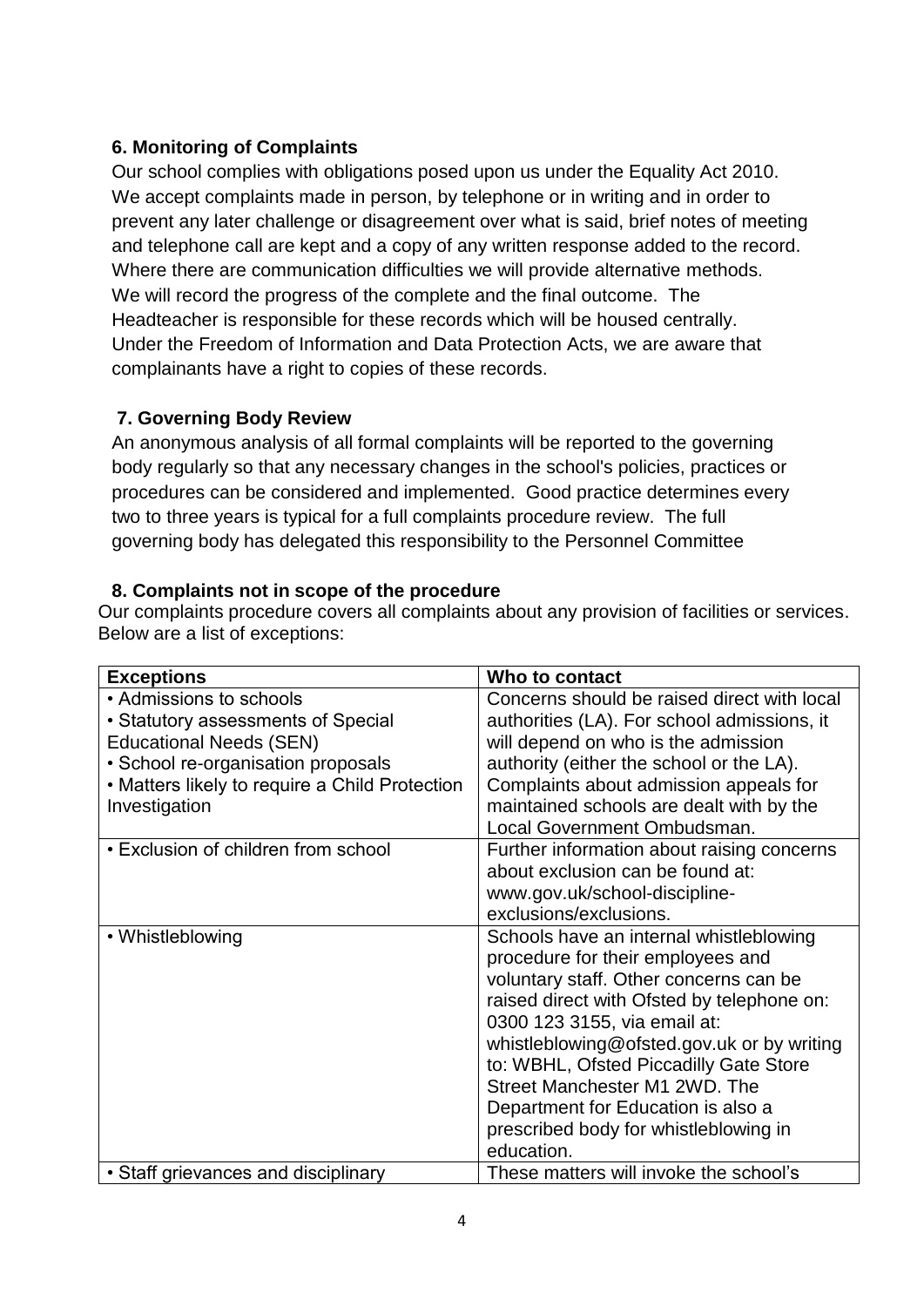| procedures                              | internal grievance procedures.<br>Complainants will not be informed of the<br>outcome of any investigation. |
|-----------------------------------------|-------------------------------------------------------------------------------------------------------------|
| • Complaints about services provided by | Providers should have their own complaints                                                                  |
| other providers who may use school      | procedure to deal with complaints about                                                                     |
| premises or facilities.                 | service. They should be contacted direct.                                                                   |

#### **9. Serial and Persistent Complainants**

We will always try to do our best to be helpful to people who contact us with a complaint or concern or a request for information. However, in cases where we are repeatedly contacted by an individual making the same points, or who asks us to reconsider our position, then we will act appropriately.

There will be occasions when, despite all stages of the complaint procedure having been followed, the complainant remains dissatisfied. If a complainant tries to re-open the same issue, the Chair of Governors will inform them that the procedure has been completed and that the matter is now closed. If the complainant contacts us again on the same issue, then the correspondence may be viewed as 'serial' or 'persistent' and we may choose not to respond.

#### **Is it time to stop responding?**

The decision to stop responding is never taken lightly. We must to be able to say yes to all of the following:

- The school has taken every reasonable step to address the complainant's needs;
- The complainant has been given a clear statement of the school's position and their options (if any); and
- They are contacting the school repeatedly but making substantially the same points each time.

The case is stronger if the school agrees with one or more of these statements:

- The school has reason to believe the individual is contacting them with the intention of causing disruption or inconvenience - have they actually said as much in a letter, email or telephone call?
- Their letters/emails/telephone calls are often or always abusive or aggressive.
- They make insulting personal comments about or threats towards staff.

We will not stop responding just because an individual is difficult to deal with or asks complex questions. In most circumstances the subject matter is what we can refuse to respond to, not the correspondent. We will always provide parents with the information they are entitled to under The Education (Pupil Information) (England) Regulations 2005. However, where an individual's behaviour is causing a significant level of disruption we may wish to implement a tailored communications strategy such as restricting them to a single point of contact via an email address or by limiting the number of times they make contact; e.g. a fixed number of contacts per term.

Complainants have a right to have any new complaint heard and failure to respond at all to a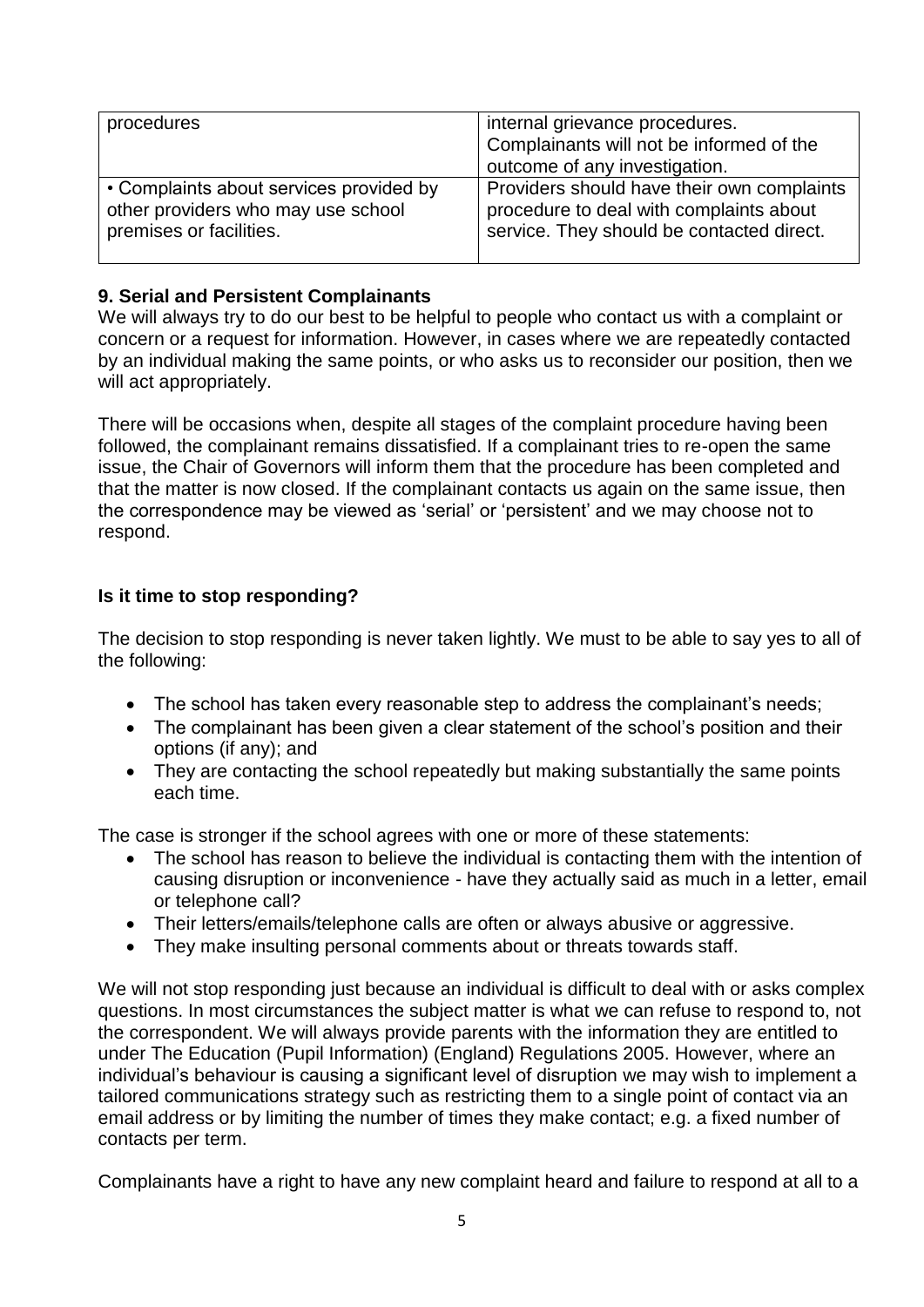complainant could mean that the school is failing to comply with its legal obligations. We will ensure that we are acting reasonably and that any genuine complaint can still be heard. If we find it difficult to deal direct with a complainant because of their unreasonable behaviour and other strategies are not working, we may be able to approach the governor services team at their LA to ask for assistance. If this is agreed, complainants will be advised not to contact the school, but to communicate instead with the LA who will co-ordinate any response.

Complainants who may have been restricted in their communications with the school can also be advised to ask a third party to act on their behalf, such as the local Citizen's Advice Bureau.

Ultimately, if a complainant persists to the point that we consider it to constitute harassment, legal advice will be sought as to the next steps. In some cases, injunctions and other court orders have been issued to complainants because of their behaviours. Different procedures apply to FOI and Data Protection (DP) correspondence.

Once we have decided that it is appropriate to stop responding, we will let the complainant know; ideally, through a hard copy letter but an email will suffice.

Fladbury First School is committed to dealing with all complaints fairly and impartially, and to providing a high quality service to those who complain. We will not normally limit the contact complainants have with the school. However, we do not expect our staff to tolerate unacceptable behaviour and will take action to protect staff from that behaviour, including that which is abusive, offensive or threatening.

#### Fladbury First School defines unreasonable complainants as '*those who, because of the frequency or nature of their contacts with the school, hinder our consideration of their or other people's complaints***'.**

A complaint may be regarded as unreasonable when the person making the complaint:-

- refuses to articulate their complaint or specify the grounds of a complaint or the outcomes sought by raising the complaint, despite offers of assistance;
- refuses to co-operate with the complaints investigation process while still wishing their complaint to be resolved;
- refuses to accept that certain issues are not within the scope of a complaints procedure;

• insists on the complaint being dealt with in ways which are incompatible with the adopted complaints procedure or with good practice;

• introduces trivial or irrelevant information which the complainant expects to be taken into account and commented on, or raises large numbers of detailed but unimportant questions, and insists they are fully answered, often immediately and to their own timescales;

• makes unjustified complaints about staff who are trying to deal with the issues, and seeks to have them replaced;

• changes the basis of the complaint as the investigation proceeds;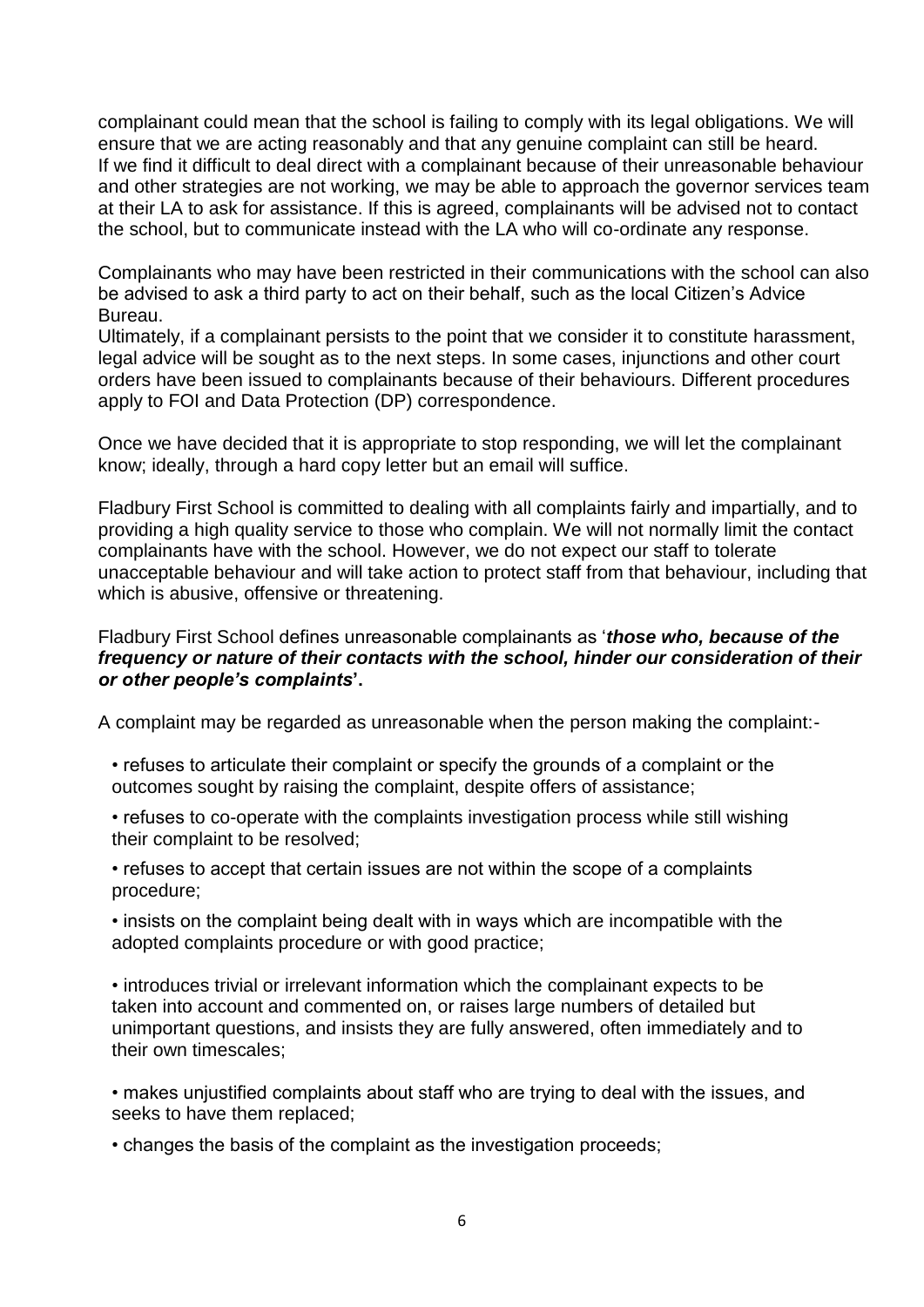• repeatedly makes the same complaint (despite previous investigations or responses concluding that the complaint is groundless or has been addressed);

• refuses to accept the findings of the investigation into that complaint where the school's complaint procedure has been fully and properly implemented and completed including referral to the Department for Education;

• seeks an unrealistic outcome;

• makes excessive demands on school time by frequent, lengthy, complicated and stressful contact with staff regarding the complaint in person, in writing, by email and by telephone while the complaint is being dealt with.

A complaint may also be considered unreasonable if the person making the complaint does so either face-to-face, by telephone or in writing or electronically:-

- maliciously;
- aggressively;
- using threats, intimidation or violence;
- using abusive, offensive or discriminatory language;
- knowing it to be false;
- using falsified information;

• publishing unacceptable information in a variety of media such as in social media websites and newspapers.

Complainants should limit the numbers of communications with a school while a complaint is being progressed. It is not helpful if repeated correspondence is sent (either by letter, phone, email or text) as it could delay the outcome being reached.

Whenever possible, the Headteacher or Chair of Governors will discuss any concerns with the complainant informally before applying an 'unreasonable' marking. If the behaviour continues the Headteacher will write to the complainant explaining that their behaviour is unreasonable and asking them to change it.

For complainants who excessively contact Fladbury First School causing a significant level of disruption, we may specify methods of communication and limit the number of contacts in a communication plan. This will usually be reviewed after 6 months.

In response to any serious incident of aggression or violence, the concerns and actions taken will be put in writing immediately and the police informed. This may include banning an individual from Fladbury First School.

#### **Barring from the School Premises**

Although fulfilling a public function, schools are private places. The public has no automatic right of entry. Schools will therefore act to ensure they remain a safe place for pupils, staff and other members of their community.

If a parent's behaviour is a cause for concern, a school can ask him/her to leave school premises. In serious cases, the Headteacher or the local authority can notify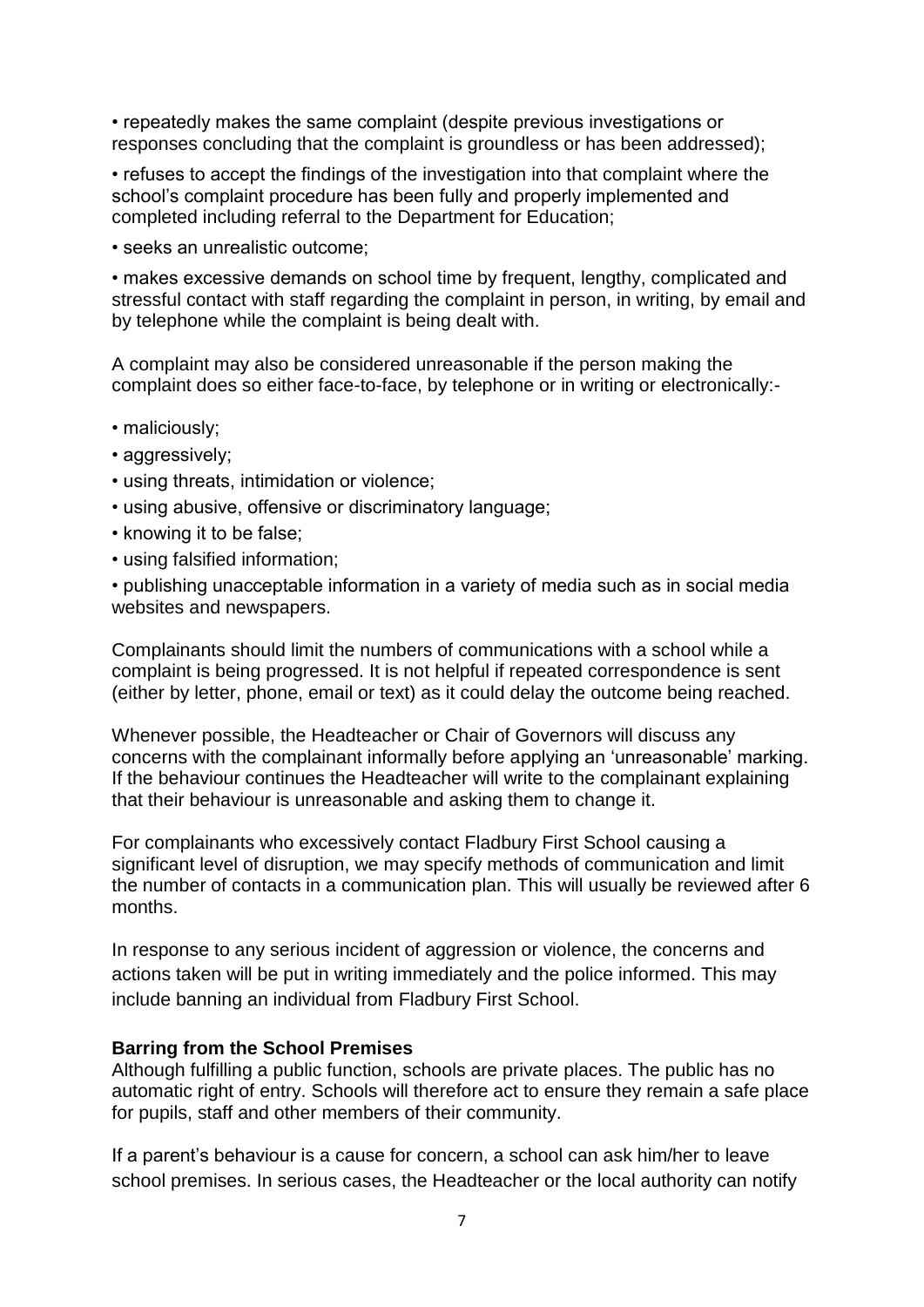them in writing that their implied licence to be on school premises has been temporarily revoked subject to any representations that the parent may wish to make. Schools should always give the parent the opportunity to formally express their views on the decision to bar in writing.

The decision to bar should then be reviewed, taking into account any representations made by the parent, and either confirmed or lifted. If the decision is confirmed the parent should be notified in writing, explaining how long the bar will be in place.

Anyone wishing to complain about being barred can do so, by letter or email, to the Headteacher or Chair of Governors. However, complaints about barring cannot be escalated to the Department for Education. Once the school's own complaints procedure has been completed, the only remaining avenue of appeal is through the Courts; independent legal advice must therefore be sought.

#### **The Role of the School Complaints Unit**

If a complaint has completed the local procedures and the complainant remains dissatisfied, they have the right to refer their complaint to the Secretary of State. The Secretary of State has a duty to consider all complaints raised but will only intervene where the governing body has acted unlawfully or unreasonably and where it is expedient or practical to do so.

The School Complaints Unit (SCU) considers complaints relating to LA maintained schools in England on behalf of the Secretary of State. The SCU will look at whether the complaints policy and any other relevant statutory policies were adhered to. The SCU also looks at whether statutory policies adhere to education legislation.

However, the SCU will not normally re-investigate the substance of the complaint. This remains the responsibility of schools. The SCU will not overturn a school's decision about a complaint except in exceptional circumstances where it is clear the school has acted unlawfully or unreasonably. If the SCU finds that the school has not handled a complaint in accordance with its procedure, we may request that the complaint is looked at again.

If legislative or policy breaches are found, the SCU will report them to the school and the complainant, and where necessary, ask for corrective action to be taken. The SCU normally also seeks written assurances as to future conduct. Failure to carry out remedial actions or provide written assurances could ultimately result in a formal Direction being issued by the Secretary of State in accordance with her powers under sections 496 and497 of the Education Act 1996.

Schools may wish to contact the SCU for advice on whether they have acted reasonably; for example: in closing down a complaint from a serial complainant before the local procedure has been completed. However, the SCU will not be able to advise on how to resolve the complaint.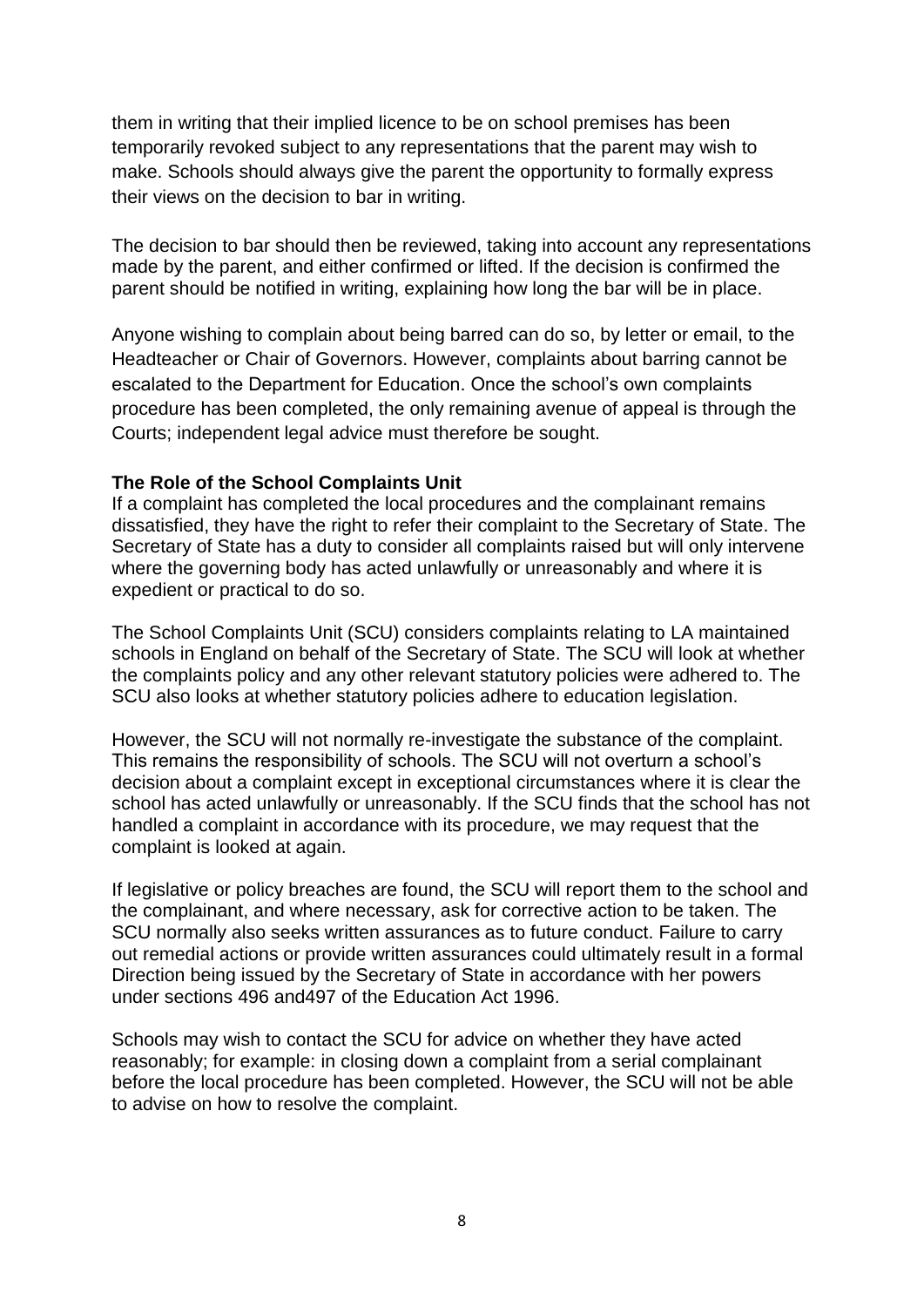Further information can be obtained from the SCU by calling the National Helpline on **0370 000 2288** or going online at: www.education.gov.uk/help/contactus or by writing to:

Department for Education School Complaints Unit 2nd Floor, Piccadilly Gate Store Street Manchester M1 2WD

# **Roles and Responsibilities**

## **The Complainant**

The complainant or person who makes the complaint will receive a more effective response to the complaint if he/she:-

- co-operates with the school in seeking a solution to the complaint;
- expresses the complaint in full as early as possible;

• responds promptly to requests for information or meetings or in agreeing the details of the complaint;

- asks for assistance as needed;
- treats all those involved in the complaint with respect.

## **The Complaints Co-ordinator/Headteacher**

The complaints co-ordinator should:-

• ensure that the complainant is fully updated at each stage of the procedure;

• ensure that all people involved in the complaint procedure will be aware of the legislation around complaints including the Equality Act 2010, Data Protection Act 1998 and Freedom of Information Act 2000;

• liaise with staff members, Headteacher, Chair of Governors and Clerk to ensure the smooth running of the complaints procedure;

• keep records;

• be aware of issues regarding sharing third party information and any additional support which may be needed by complainants when making a complaint including interpretation support.

## **The Investigator**

The Investigator is the person involved in Stages 2 and 3 of the procedure. The Investigator's role can include:-

• providing a comprehensive, open, transparent and fair consideration of the complaint through:-

- sensitive and thorough interviewing of the complainant to establish what has happened and who has been involved;
- consideration of records and other relevant information
- **EXECT** interviewing staff and children/young people and other people relevant to the complaint;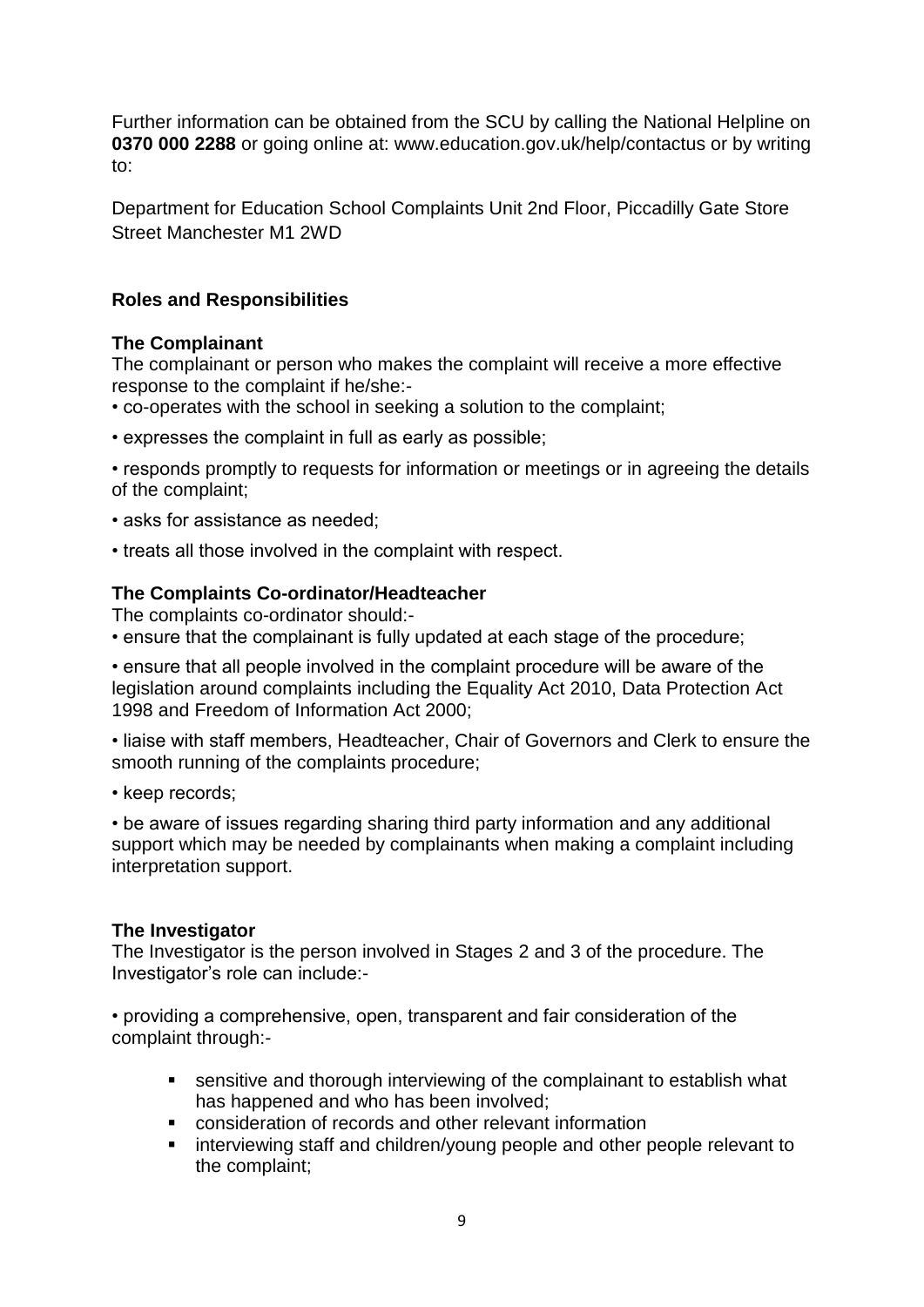- **analysing information;**
- effectively liaising with the complainant and the complaints co-ordinator as appropriate to clarify what the complainant feels would put things right;
- identifying solutions and recommending courses of action to resolve problems;
- being mindful of the timescales to respond; and
- responding to the complainant in plain and clear language.

The person investigating the complaint should make sure that they: •conduct interviews with an open mind and be prepared to persist in the questioning;

• keep notes of interviews or arrange for an independent note taker to record minutes of the meeting.

#### **The Panel Clerk (this could be Clerk to the Governors or the Complaints Coordinator)**

The Clerk is the contact point for the complainant for the panel meeting and is expected to:-

• set the date, time and venue of the hearing, ensuring that the dates are convenient to all parties and that the venue and proceedings are accessible;

- collate any written material and send it to the parties in advance of the hearing;
- meet and welcome the parties as they arrive at the hearing;
- record the proceedings;
- circulate the minutes of the panel hearing;
- notify all parties of the panel's decision;
- liaise with the complaints co-ordinator.

#### **The Panel Chair**

The Panel Chair has a key role in ensuring that:-

• the meeting is minuted;

• the remit of the panel is explained to the complainant and both they and the school have the opportunity of putting their case without undue interruption;

- the issues are addressed;
- key findings of fact are made;

• parents/carers and others who may not be used to speaking at such a hearing are put at ease – this is particularly important if the complainant is a child/young person;

• the hearing is conducted in an informal manner with everyone treated with respect and courtesy;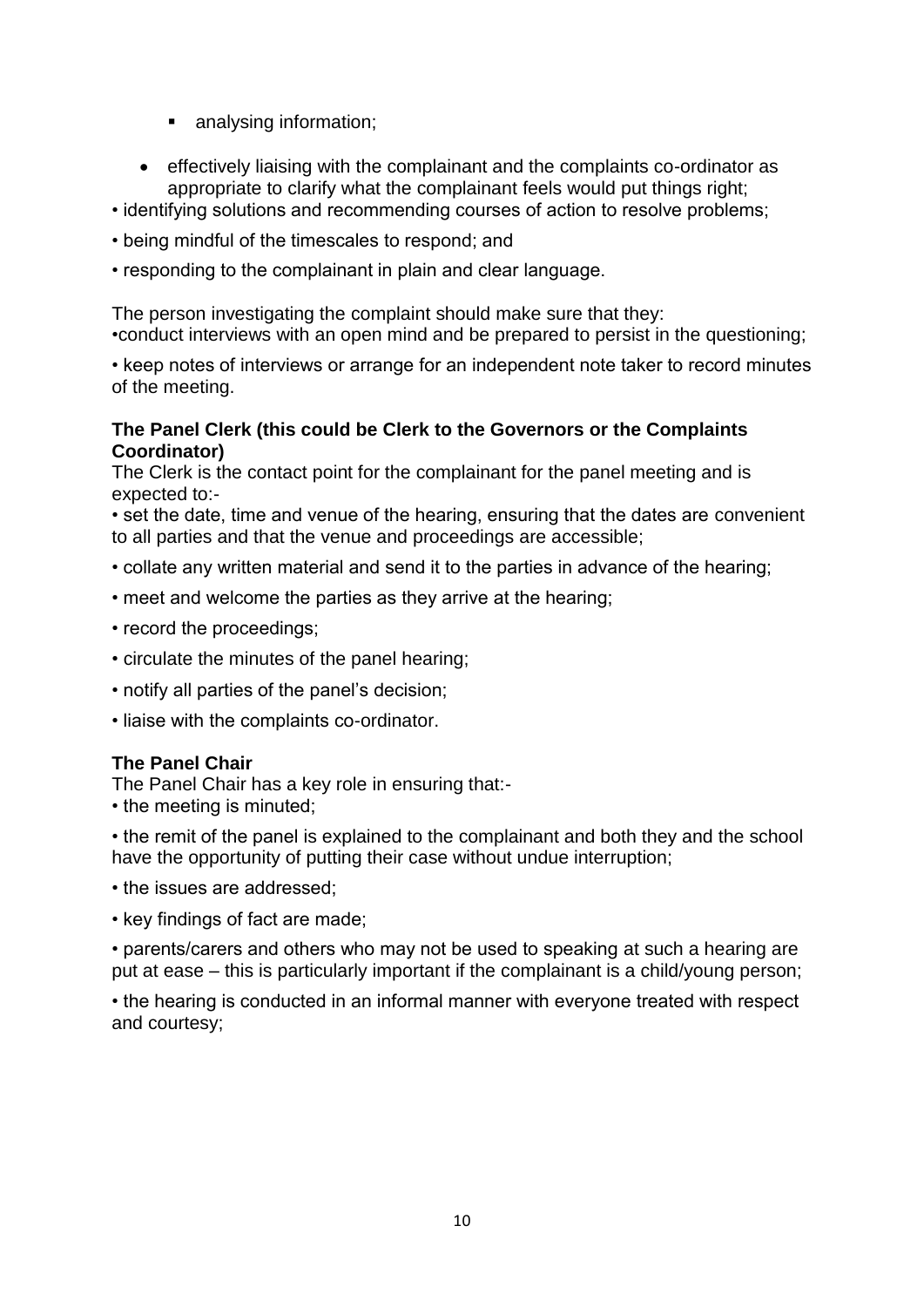• the layout of the room will set the tone – care is needed to ensure the setting is informal and not adversarial;

• the panel is open-minded and acts independently;

• no member of the panel has an external interest in the outcome of the proceedings or any involvement in an earlier stage of the procedure;

• both the complainant and the school are given the opportunity to state their case and seek clarity;

• written material is seen by everyone in attendance – if a new issue arises it would be useful to give everyone the opportunity to consider and comment upon it; this may require a short adjournment of the hearing;

• liaise with the Clerk and complaints co-ordinator.

#### **Panel Member**

Panellists will need to be aware that:-

• it is important that the review panel hearing is independent and impartial, and that it is seen to be so;

• No governor may sit on the panel if they have had a prior involvement in the complaint or in the circumstances surrounding it.

• the aim of the hearing, which will be held in private, will always be to resolve the complaint and achieve reconciliation between the school and the complainant; However, it must be recognised that the complainant might not be satisfied with the outcome if the hearing does not find in their favour. It may only be possible to establish the facts and make recommendations which will satisfy the complainant that his or her complaint has been taken seriously.

• many complainants will feel nervous and inhibited in a formal setting; Parents/carers often feel emotional when discussing an issue that affects their child. The panel chair will ensure that the proceedings are as welcoming as possible.

• extra care needs to be taken when the complainant is a child/young person and present during all or part of the hearing; Careful consideration of the atmosphere and proceedings will ensure that the child/young person does not feel intimidated. The panel should respect the views of the child/young person and give them equal consideration to those of adults. If the child/young person is the complainant, the panel should ask in advance if any support is needed to help them present their complaint. Where the child/young person's parent is the complainant, the panel should give the parent the opportunity to say which parts of the hearing, if any, the child/young person needs to attend.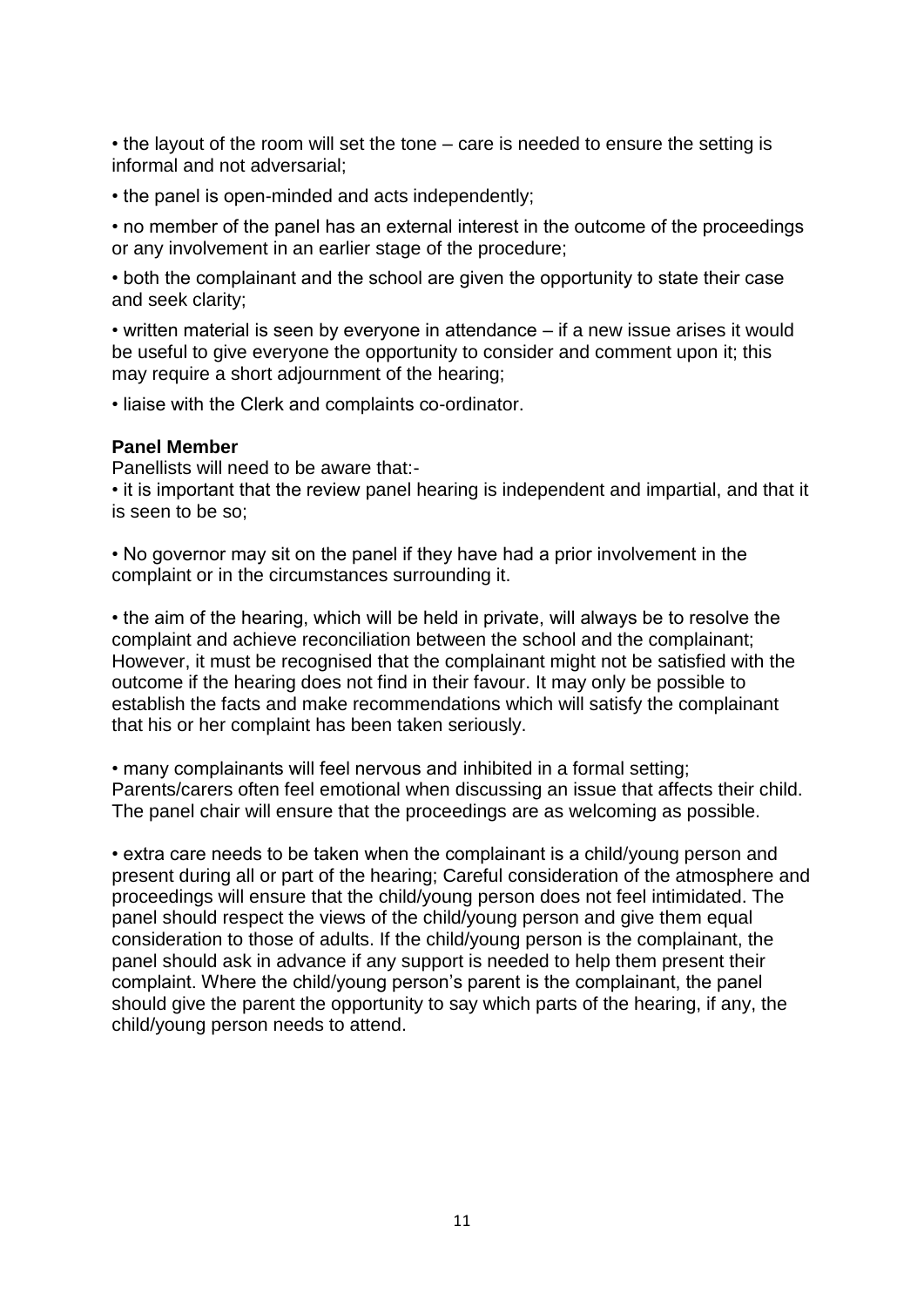The parent should be advised however that agreement might not always be possible if the parent wishes the child/young person to attend a part of the meeting which the panel considers not to be in the child/young person's best interests.

• The welfare of the child/young person is paramount.

#### **Interviewing Best Practice Tips Children/young people**

• Children/young people should be interviewed in the presence of another member of staff, or in the case of serious complaints (e.g. where the possibility of criminal investigation exists) in the presence of their parents/carers. However, it might not always be possible to conduct an interview in case it prejudices a LADO or police investigation.

• Care should be taken in these circumstances not to create an intimidating atmosphere.

• Children/young people should be told what the interview is about and that they can have someone with them.

#### **Staff/Witnesses**

• Explain the complaint and your role clearly to the interviewee and confirm that they understand the complaints procedure and their role in it.

• Staff are allowed a colleague to support them at their interview. The colleague must not be anyone likely to be interviewed themselves, including their line manager.

• Use open, not leading questions.

- Do not express opinions in words or attitude.
- Ask single not multiple questions, i.e. one question at a time.

• Try to separate 'hearsay' evidence from fact by asking interviewees how they know a particular fact.

• Persist with questions if necessary. Do not be afraid to ask the same question twice. Make notes of each answer given.

• Deal with conflicting evidence by seeking corroborative evidence. If this is not available, discuss with the complaints co-ordinator/ Headteacher/ Chair of Governors the option of a meeting between the conflicting witnesses.

• Make a formal record of the interview from the written notes as soon as possible while the memory is fresh. Show the interviewee the formal record, ask if s/he has anything to add, and to sign the record as accurate.